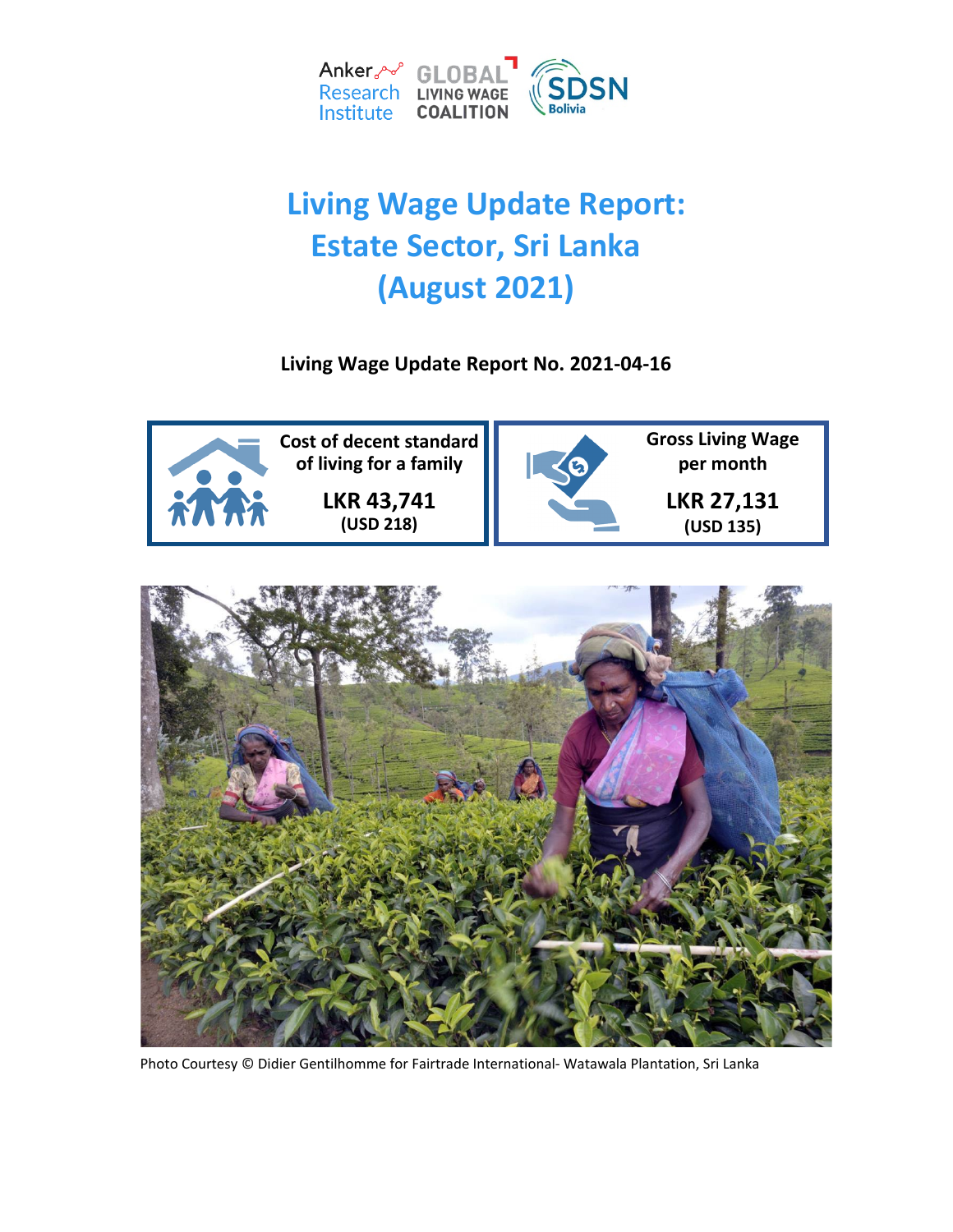# **Living Wage Update Report: Estate Sector, Sri Lanka (August 2021)**

*By: Lykke E. Andersen[\\*](#page-1-0) Alejandra Gonzales[\\*\\*](#page-1-1) Richard Anker[\\*\\*\\*](#page-1-2) Martha Anker\*\*\**

#### **Abstract:**

This report provides updated estimates of family living expenses and living wages for the estate sector of Sri Lanka until August 2021, taking into account inflation and changes in payroll deductions since the original living wage study carried out in December 2015 (Thibbotuwawa, Jayawardena, Arunatilake & Gunasekera, 2015).

**Keywords:** Living costs, living wages, Anker Methodology, Sri Lanka

**JEL classifications:** J30, J50, J80.

<span id="page-1-0"></span> <sup>\*</sup> SDSN Bolivia, E-mail: Lykke.E.Andersen@gmail.com.

<span id="page-1-1"></span><sup>\*\*</sup> SDSN Bolivia, E-mail: Alejandra.Gonzales@sdsnbolivia.org.

<span id="page-1-2"></span><sup>\*\*\*</sup> Anker Research Institute, E-mail[: marthaandrichard@gmail.com.](mailto:marthaandrichard@gmail.com)

<sup>©</sup> Global Living Wage Coalition – *Under the Aegis of Fairtrade International, Rainforest Alliance, and Social Accountability International, in partnership with ISEAL Alliance and Richard Anker and Martha Anker.*

*Anker Living Wage and Living Income Research Institute – Founded by Richard Anker and Martha Anker, the Global Living Wage Coalition, and Clif Bar & Company. Social Accountability International (SAI) is the institutional host.*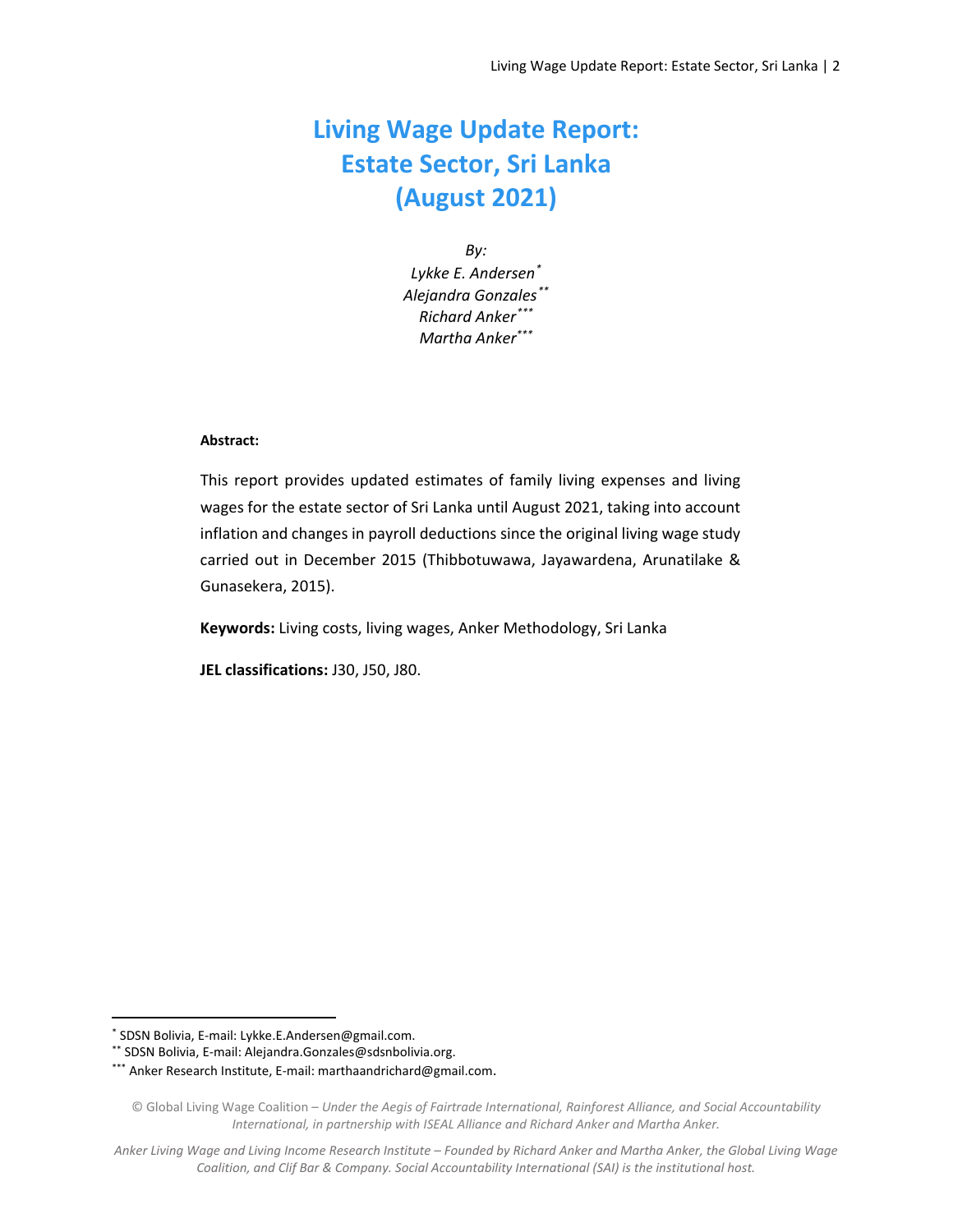# 1. BACKGROUND

This report updates the living wage and living expenses for the estate sector of Sri Lanka for December 2015. (Thibbotuwawa, Jayawardena, Arunatilake, & Gunasekera, 2015). The net living wage and living expenses are updated to August 2021—to take into account the amount of inflation since the original study in December 2015. Without accounting for inflation, the net living wage estimated in 2015 would not be sufficient for workers to have a basic but decent standard of living in 2021 because the purchasing power of the living wage would have decreased. Similarly, living expenses for a reference family are also updated to August 2021 to account for inflation.

The gross living wage is updated to August 2021 by taking into consideration in addition income taxes and mandatory deductions from pay that workers would need to pay on the updated 2021 living wage. This is done using 2021 laws.

# 2. LIVING WAGE ESTIMATE IN ORIGINAL COUNTRY REPORT FROM DECEMBER 2015

The net living wage was estimated as LKR 19,126 per month in December 2015 in the original living wage country report. The gross living wage, which also takes into account income taxes and mandatory deductions from pay for social security and union dues, was estimated as LKR 21,115 per month in December 2015. The living expenses for a basic but decent standard of living for a reference family in the original country report was estimated as LKR 33,661 in December 2015.

#### 3. INFLATION RATE USED FOR UPDATE

The Department of Census and Statistics (DCS)<sup>[1](#page-2-0)</sup> in the Ministry of National Policies and Economic Affairs has reported each month since November [2](#page-2-1)015 what it considers a national inflation rate for Sri Lanka.<sup>2</sup> This replaced the inflation rate it reported since 2008 for urban areas of Colombo District and the inflation rate it reported from 1953 to April 2008 for metropolitan Colombo. This relatively new national inflation rate series for Sri Lanka is used to update the December 2015 living wage to August 2021. It is worth noting that national inflation rates are estimated based on prices in urban areas and that separate inflation rates are not reported by government for the estate sector or for rural areas.<sup>[3](#page-2-2)</sup>

<span id="page-2-0"></span> <sup>1</sup> <http://www.statistics.gov.lk/InflationAndPrices/StaticalInformation/MonthlyNCPI>

<span id="page-2-1"></span> $<sup>2</sup>$  Note that while the expenditure weights in the CPI consumption basket are representative of national expenditure patterns in</sup> Sri Lanka, the government measures changes in prices for urban areas only (i.e., district towns). The implicit assumption used by government and in this update report is that inflation in urban areas of Sri Lanka is representative of inflation for the estate sector in Sri Lanka.

<span id="page-2-2"></span><sup>&</sup>lt;sup>3</sup> Note that compared to the living wage consumption basket for the estate sector, the consumption basket used to estimate the national inflation rate for Sri Lanka has lower expenditure weights for food and housing and a higher expenditure weight for NFNH.

<sup>©</sup> Global Living Wage Coalition – *Under the Aegis of Fairtrade International, Rainforest Alliance, and Social Accountability International, in partnership with ISEAL Alliance and Richard Anker and Martha Anker.*

*Anker Living Wage and Living Income Research Institute – Founded by Richard Anker and Martha Anker, the Global Living Wage Coalition, and Clif Bar & Company. Social Accountability International (SAI) is the institutional host.*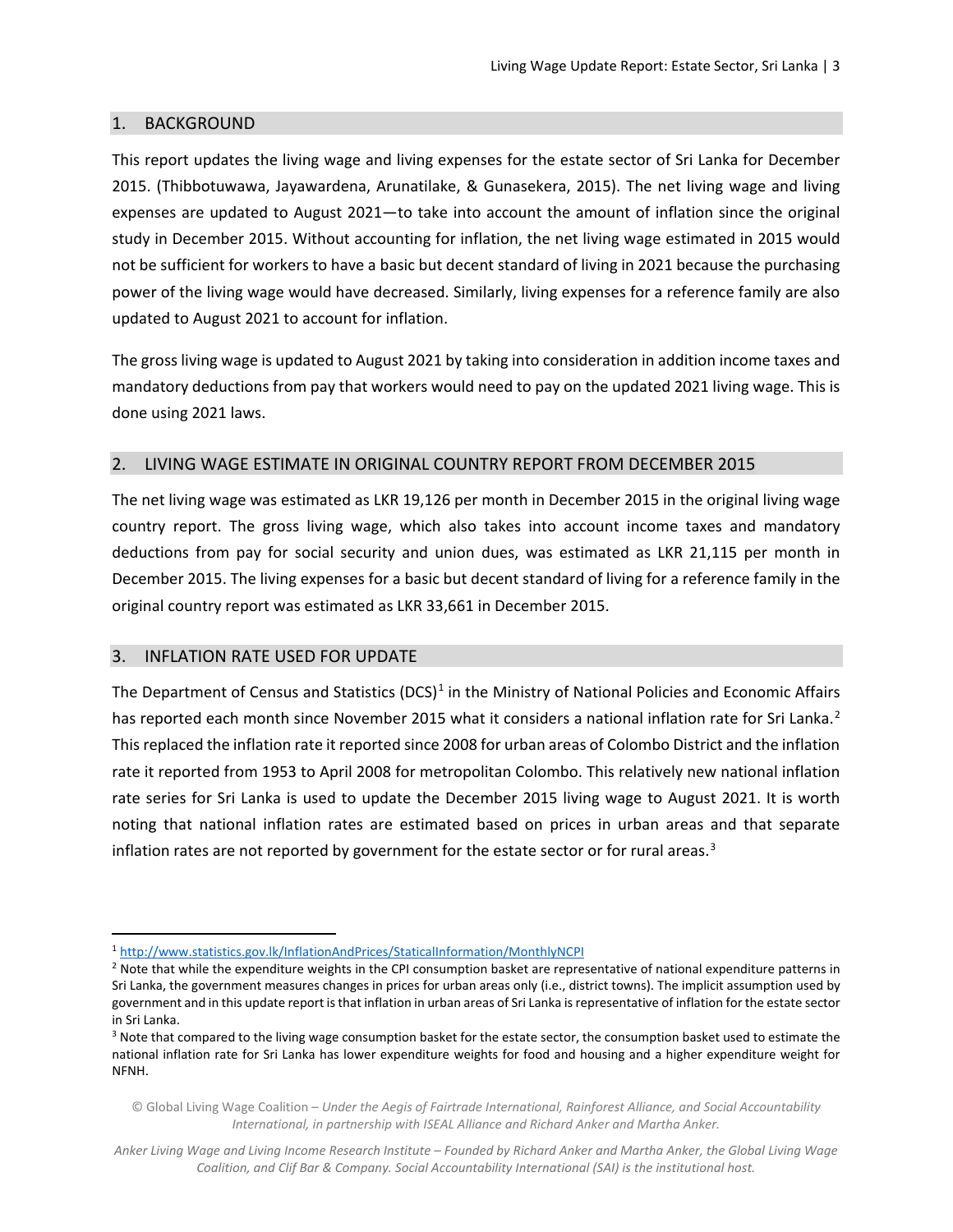# 4. RECENT LEVEL OF INFLATION

The year-on-year inflation rates are low and stable in Sri Lanka. The highest inflation rate in the study period was from December 2016 to December 2017 that reached levels of 7.29%. In August 2021, the year-on-year inflation rate was about 6.75%. Between December 2015 and August 2021, the total inflation amounted to 29.95%. This is the inflation rate used for this update.



**Figure 1: National Consumer Price Index for Sri Lanka, January 2015 to August 2021**

*Notes:* Green dots highlight the months of the original study and the updates. Black line is the fitted exponential trendline.

*Source:* Authors' elaboration based on CPI data from DCS.

#### 5. MANDATORY DEDUCTIONS

There are three types of mandatory deductions from the tea workers' gross wage. The most important is the contribution to the Employees' Provident Fund (EPF), which was 8% of the gross wage in the original living wage report from 2015. However, in the 2019-2021 Collective Bargaining Agreement (CBA), which covers the current update, the EPF contributions are paid only on the LKR 700 daily wage, and not on overkilo payments as in the previous CBA. The monthly contribution to the EPF is calculated at LKR 1,977, identical to the previous update (Anker and Anker, 2019).

The other two deductions are a LKR 150 contribution to the Kovil Fund (religious activities) and a LKR 150 contribution to the Labor Union.

© Global Living Wage Coalition – *Under the Aegis of Fairtrade International, Rainforest Alliance, and Social Accountability International, in partnership with ISEAL Alliance and Richard Anker and Martha Anker.*

*Anker Living Wage and Living Income Research Institute – Founded by Richard Anker and Martha Anker, the Global Living Wage Coalition, and Clif Bar & Company. Social Accountability International (SAI) is the institutional host.*